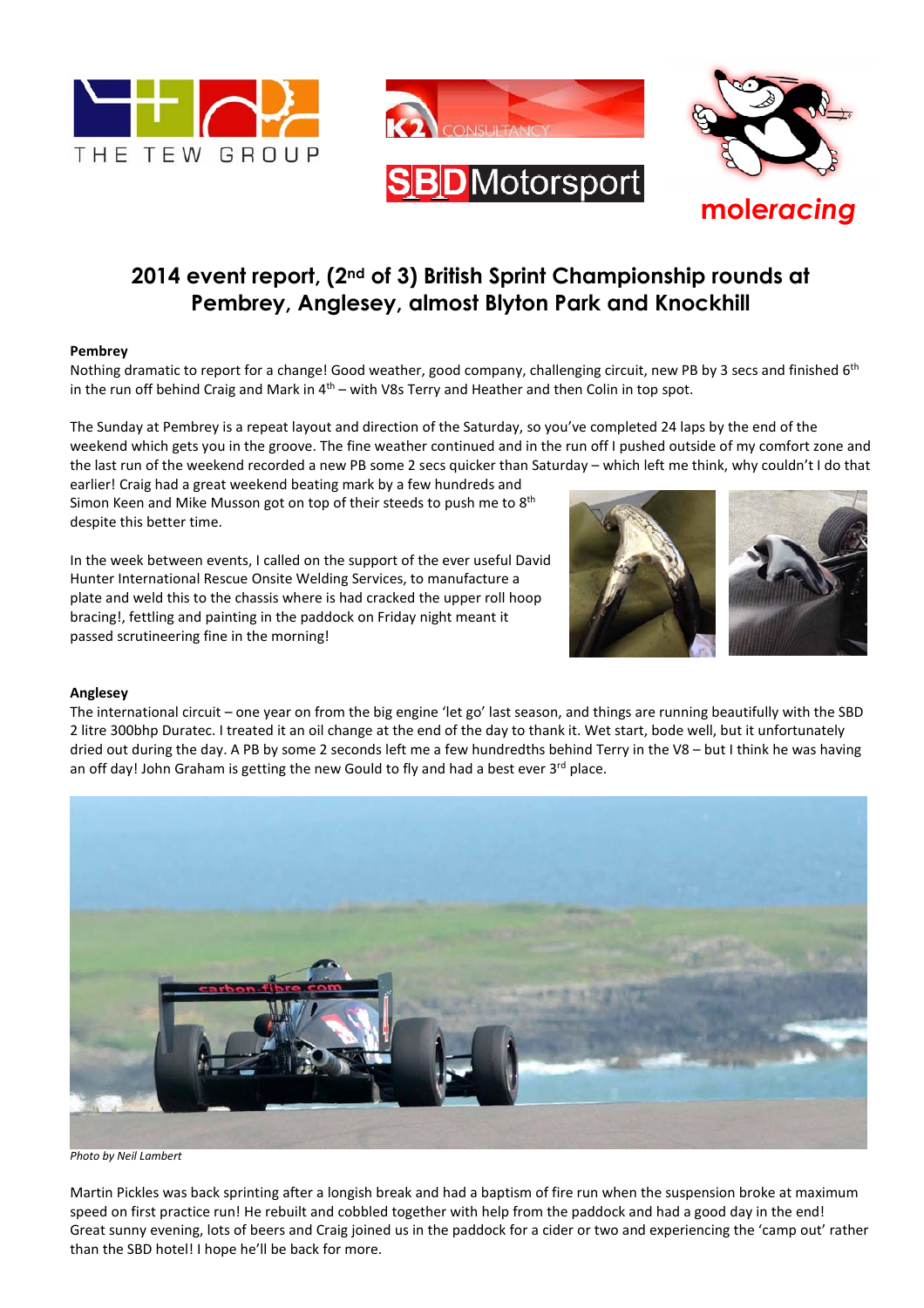For Sunday, we ran 2 laps of the National – this is an exciting layout, if not the same top speed. This helped as the two big gun V8s, John Graham and Mike Musson who were pulling 170mph yesterday did not have the big straight to let 720 bhp loose on and I moved ahead of them to record a new PB and finish  $6<sup>th</sup>$ , just 0.14 behind Craig.

## **Aborted Blyton!**



I had a weekend planned at this club event just for fun, but strange noises on the way to the start and returning from the practice run, led to much head scratching and investigation. After consulting wise sages from the paddock, we concluded something was amiss in the gearbox and/or crown wheel and pinion and differential, so I retired and went home. Mark Bailey is a gearbox specialist who is sorting out an upgrade for next season (full details next report!) and luckily he was at Donnington the following day saving me a trip to Wiltshire and back, so back home I removed the gearbox and diff in 90 mins flat and operation I'd never done before. The following morning, he and Karen kindly striped and repaired, reshimmed and rebuilt the box in the paddock at Donnington – and

then donated his fee to my charity run in Knockhill. So all rebuilt and repaired for Knockhill in 5 days time.

The first gear had cracked and I was one run away from a full multi thousand pound repair bill with a gear box explosion if it had let go. His advice was to go and buy a lottery ticket as I was the luckiest person in the paddock!



#### **Knockhill**



While the UK basked in a 30 degree heatwave, I headed north of the border to be greeted by 16 degrees and howling gales – but at least it was dry whilst unpacking

On awakening the wind had dropped, temperature fallen further and it was raining and with low cloud affect visibility. Due to this there were large periods of inactivity as it simply wasn't safe to run as each marshal post could not see the track or next post. My first practice run in the rain lasted precisely 1 corner, as I got red flagged coming up on the stranded OMS of john Munro – having detonated his engine. I wasn't allowed a rerun due to time issues – then  $2^{nd}$  practice and first timed run were cancelled. So my first lap of the track was the only time I had to qualify for the top 12 run off, with some 30 odd people vying for this. 5<sup>th</sup> was a good qualification, but with only 1 run off on offer I slipped to 6<sup>th</sup>.

A very short video clip of the 130mph run past the pitwall in the monsoon wet can be found by clicking **here** and a full onboard dry lap **here**

## **Another lap of Knockhill – but for Alzheimer's !**

A few weeks earlier, Bill Gouldthorpe, whose computer knowledge doesn't extend beyond turning it on, had a picture SBD posted on Facebook. I made the comment that "*if Bill ever replied to this (knowing it was a sure safe bet) I'd run a lap of Knockhill in my pants*". 4 days later, Bill had a face book account and 8 friends and replied! So if I was going to make a fool of myself, I thought I'd try and raise £100 for Alzheimer's Society. I must say I have been overwhelmed by the response from friends and companies and sponsors, raising a total (with Gift Aid) of **£1,645**! So after the run off and a quick beer, I set off to the amusement of the paddock, spectators and the circuit commentators who played music over the tannoy and commented on my lap.